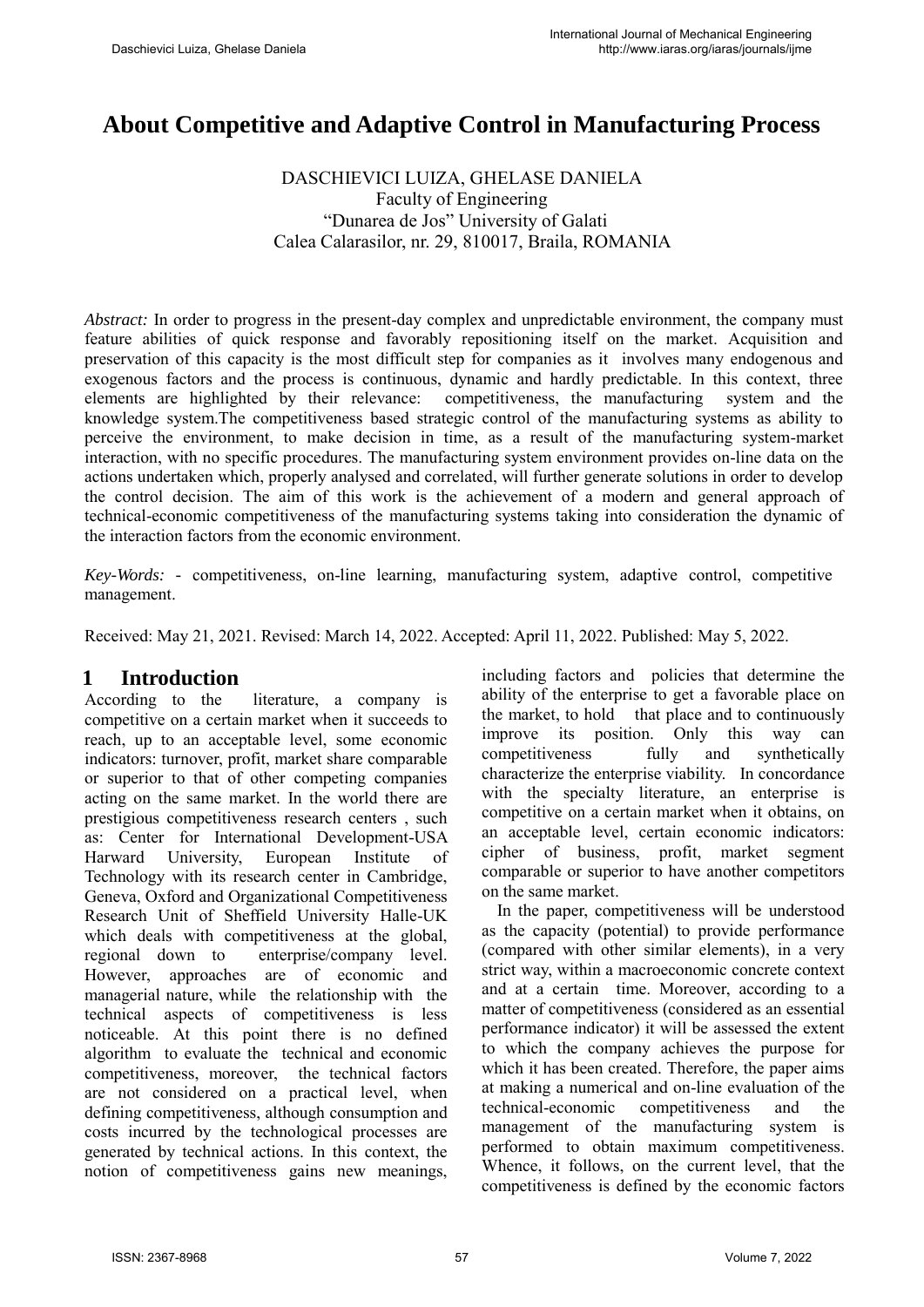and indicators obtained. In this moment the algorithm for technical-economical competitiveness evaluation is not defined and, moreover the technical factors are not taken into account, also consumptions and expenses caused by the technological processes are generated by the technical actions. In this context, competitiveness notion has new meanings, because it assembles the factors and politics which determine the enterprise capacity to occupy a favourable place on the market, to keep that place and to improve the position. It isn't known an algorithm of management of ensemble manufacturing system - market, but just algorithm of technical management of the manufacturing system and the economic element of the relation with the market [4]. Today the manufacturing systems are managed through the programs of the machine tools on numerical program. Management is exclusive technique because an economic variable does not exist which in fact is an ultimate consequence. Dynamic changes and the general progress of society translated on the level of the enterprise through many orders as the small volume, of a great variety, obtained through frequent auctions with

answers in short terms, carry it doesn't offer the times for analysis pertinence statements.

Consequently, it can not be managed for a long time. It is enforced a method of the fluctuant on-line, prompt reaction, speeder management [3], [4]. The dynamism from the market is transmitted into the management.

# **2 The**

## **development of the competitive and control concept of manufacturing systems**

The development of the concept will be based on the obtained

results by the paper's authors, concerning the rigorous analytical and general description of econometric of technological system, made up machine tool, apparatus, part and tool. In Figure 1, a summary of a research studies on the cutting process is presented. From an analysis of these conclusions: in the *ZOY* plane, presents cost curve, *c*, and the productivity curve, *q*, depending on the process intensity,  $R$ , it is observed that c is minimum in the point where the value of the process intensity is *Rc* and the productivity curve, *q*, is maximum in the point where the value of the process intensity is *Rp*. Because analytically, *Rc* is different from *Rp*, it follows that it is never possible to simultaneously achieve a minimum cost and a maximum productivity.

 For a better understanding, the case of the cutting process will be presented. Thus, in the Figure 2, we presented the productivity *q* and the cost of the cutting process *c* dependence on durability of the cutting tool. An important parameter in the technical and economic defining is considered the specific price *p* as:



Fig. 1 Curve of maximum profit



Fig. 2 Productivity q and cost c charts function of tool durability T

(1)

The specific margin (euro/min) is defined by the expression:

```
P=(p-c)q(2)
  It is obtained 
the margin 
 formula:
```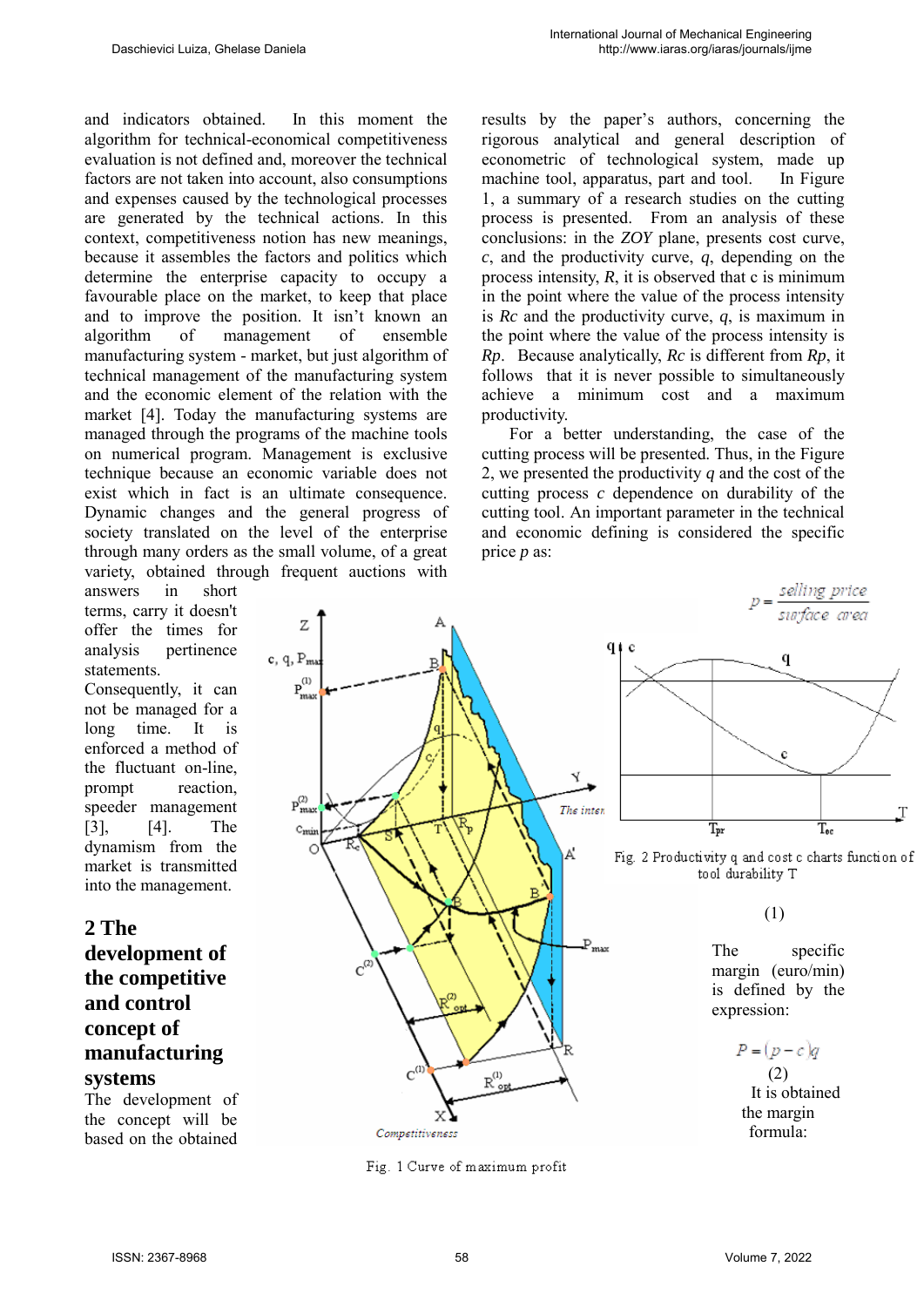$$
P = \frac{c \cdot p \cdot s^{1-x} \cdot T^{1-m} - c_T \cdot T - c_S}{T + \tau_S}
$$
\n(3)

Making null the derivative of the P from (3) with respect to T, it is calculated the optimum durability  $T_{op}$ . The optimum durability  $T_{op}$  is given by expression [3]:

$$
T_{op}^{m} - \frac{(1-m)\cdot c \cdot p \cdot s^{1-x}}{c_r} \cdot \frac{T_{op} - T_{pr}}{T_{ec} - T_{pr}} = 0
$$
\n(4)

 Using the cutting behavior in order to lead to a durability of the tool  $T=T_{op}$  it can be computed the maximum margin.

The question is: how should we manufacture more and more expensive or cheaper and cheaper to obtain some the profit. To answer this question, let's see the spatial evolution of the maximum profit (*Pmax* curve), depending on the competitiveness, *C*, and the process intensity, *R*. Let's consider to levels of competitiveness  $C^{(1)}$  and  $C^{(2)}$ . From the researches of the specialist in the field, resulted that, during the competitiveness *C*, the productivity (*q* curve) increases, becoming more important than the cost (c curve) and the optimum intensity of the process, *Rp*, tends asymptotically to the point *Rp* (see the path  $C^{(1)}$ -E-B-P<sup>(1)</sup>max).

For the value of the competitiveness  $C^{(2)}$  the cost becomes more important and optimum intensity of the process tends to the point *Rc* which represents process intensity for the minim cost *cmin* (see the path  $C^{(2)}$ -*D*-*V*- $P^{(2)}$ <sub>max</sub>). In a limit case, when the competitiveness is null, (all auctions are lost at limit), than the maximum profit that can be obtained is null and this situation is valid only if the process intensity is *Rc*. It is obviously that the working with minimum cost is a limit that we don't want to touch it. As a conclusion, the process intensity modifies depending on the competitiveness between the limits *Rc* and *Rp* without without touching any of them. The competitiveness will determine, for each element of the manufacture system, the optimum level of the process intensity. As shown before, by competitive management, the adaptation of the management system is made to a maximization of the profit. To achieve the adaptation, it is necessary the modelling of the interaction within the ensemble: manufacturing system-market. We consider two elements *H<sup>1</sup>* and *H<sup>2</sup>* which interact between them (Figure 3). The model  $H_1$  of the first element establishes a connection between input *x* and output *y*. If *x* and *y* are, at the same time input and out put of the other element  $H_2$ , then the two elements interact. Their interaction modelling means



Fig 3 Interaction modeling of the elements of the strudied ensemble

establishment of the values couple  $(x, y)$  which satisfy the transfer functions  $H_1$  and  $H_2$ . The multitude of solutions which satisfy the both functions  $H_1$  and  $H_2$  represents the model, because it describes the elements behavior, during their interaction. *H1* could be represented the manufacturing system and  $H_2$  – the market.

# **3 The application of the competitive and control algorithm of the manufacturing systems for the manufacturing systems of the mechanics buildings**

In a competitive market, the incapacity of the company to quickly and adequately and successfully request for a quotation that can echo severely on its capacity to survive economically. Indeed, an underestimated cost will result in losses while an overestimated cost will prevent the company from remaining competitive. So, there is a strong need expressed by industry to have sound cost estimating solutions, both in terms of design and quotation, that can improve the performance of these strategic functions. To face this need, and to replace the analytical-based methods commonly used in the manufacturing process planning, many companies apply parametric and analogous cost estimation methods. These methods are really fast because they are essentially synthetic; they provide the total cost of the product according to some of its characteristics. Through application of the competitiveness management for the manufacturing system of the mechanic buildings, we can release a management of these systems. The manufacturing system receives contracts after auctions on the market. The competitive management system means the competitiveness evaluation and, on the basis of the auction the manufacturing system receives instructions about carrying on a made of the mode of the manufacturing process to obtain maximum competitiveness. On the other hand, as a result of the competitiveness evaluation, the management system must give the competitive offers which will enter in the auctions. To realise these two objects, the competitive management system uses reinforcement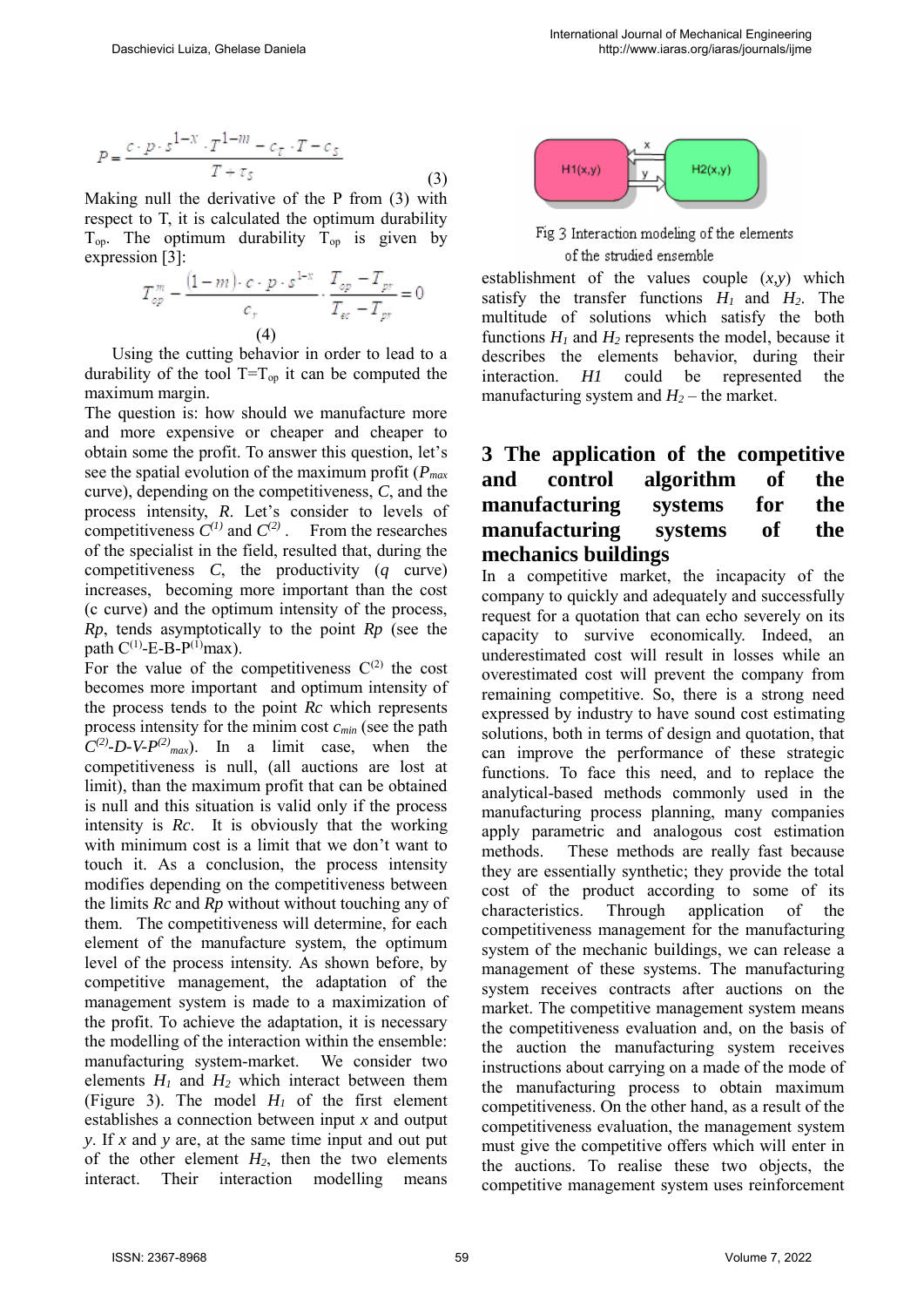learning method to know the market and of the on-line unsupervised learning method to know the manufacture system. The modelling algorithm of the market-manufacturing system relation includes using the data base from the economic environment (auctions), the extraction of the knowledge through data mining and the realisation of the model through reinforcement learning; for obtaining of the punctual competitiveness indicators the data bases will be constituted from the competition environment and it will extract knowledge to evaluate the competitiveness; the offers on the market enter the competition environment to generate contracts for the manufacturing system; the modelling algorithm of the manufacturing system is realised leaving from the contract specifications and identifying the system. Through reinforcement learning in business integrated manufacturing of the competitiveness management at manufacturing system of the mechanics buildings, can release a management of these systems.

The manufacturing system receives contracts after auctions of the market. The competitive management system means the competitiveness evaluation and, on its base to action on manufacturing system through instructions about caring on mode of the manufacturing process to obtain maximum competitiveness.

The competitive management system uses reinforcement learning method to know the market and on-line unsupervised learning method to know the manufacture system.

 Using data mining a data set of functional and economic parameters will be obtained, the dates which will be used for the development of the model through unsupervised learning methods. On a basis of the above learning processes the strategic and control modelling will be realised of the ensemble of the manufacturing system – market and a possible implementation of the management system. The manufacturing system will receive instructions about the way of development of the manufacturing processes to achieve the maximum level of efficiency (maximum profit). The algorithm follows conceptual materialized through the system of relations between the value measures of exogenous and endogenous factors of the manufacturing system from the reality through a relation of modelling the manufacturing system – economic environment and functional modelling of the manufacturing system. The stages of the algorithm are: the determination of the relations of the manufacturing system with economic environment through the reinforcement learning; the determination of the relations results from a functional modelling of the manufacturing

system; the determination of the system of relations among the groups of endogenous and exogenous factors of the manufacturing system. For the verification of the accuracy and applicability of the concept of competitive management of the manufacturing systems it is necessary to obtain results on a concrete example. In this sense, it is simulated and modelled a real manufacturing system of a pilot enterprise which works in real conditions on a real market with values of parameters taken from the economic reality.

## **4. Conclusions**

 The paper develops the notion of competitive management of the manufacturing system through modelling and on-line learning. Increasing competitiveness is not a process of exploit of a short-time advantages but it appears as a complex process and constitutes the support of an economic structure based on capital investments, on scientific research, development and innovation. It is necessary to put in obviously the correlations among the economic environment (the market, competition) and the manufacturing system and to study the role which they have in the acquirement and the increase of enterprise competitiveness. This becomes still more pressing due to the fact that the special literature consigns studies about competitiveness at least to the level of the enterprise and studies about the process and technology of the manufacturing system not making any connection between the two entities in the context of the technical economic competitiveness. In this context, the competitive management can offer solutions for development and competitive enterprises. Through this type of management the technical phenomenon is associated with the economic phenomenon.

 This paper proposes a modern approach about manufacturing system competitiveness because: manufacturing system competitiveness is approached in a new manner, original by using investigation modern methods, which take into account all the factors which influence the realisation, keeping and increasing of industrial enterprise competitiveness; it is proposed a mathematical evaluation methodology of technical-economic competitiveness of the manufacturing system; it is proposed a new management concept of manufacturing systems, based on modelling of ensemble of manufacturing system-market and implement of this concept into the level of the manufacturing systems.

Increase competitiveness is not a process of exploit of a short-time advantages but it appears as a complex process and constitutes the support of an